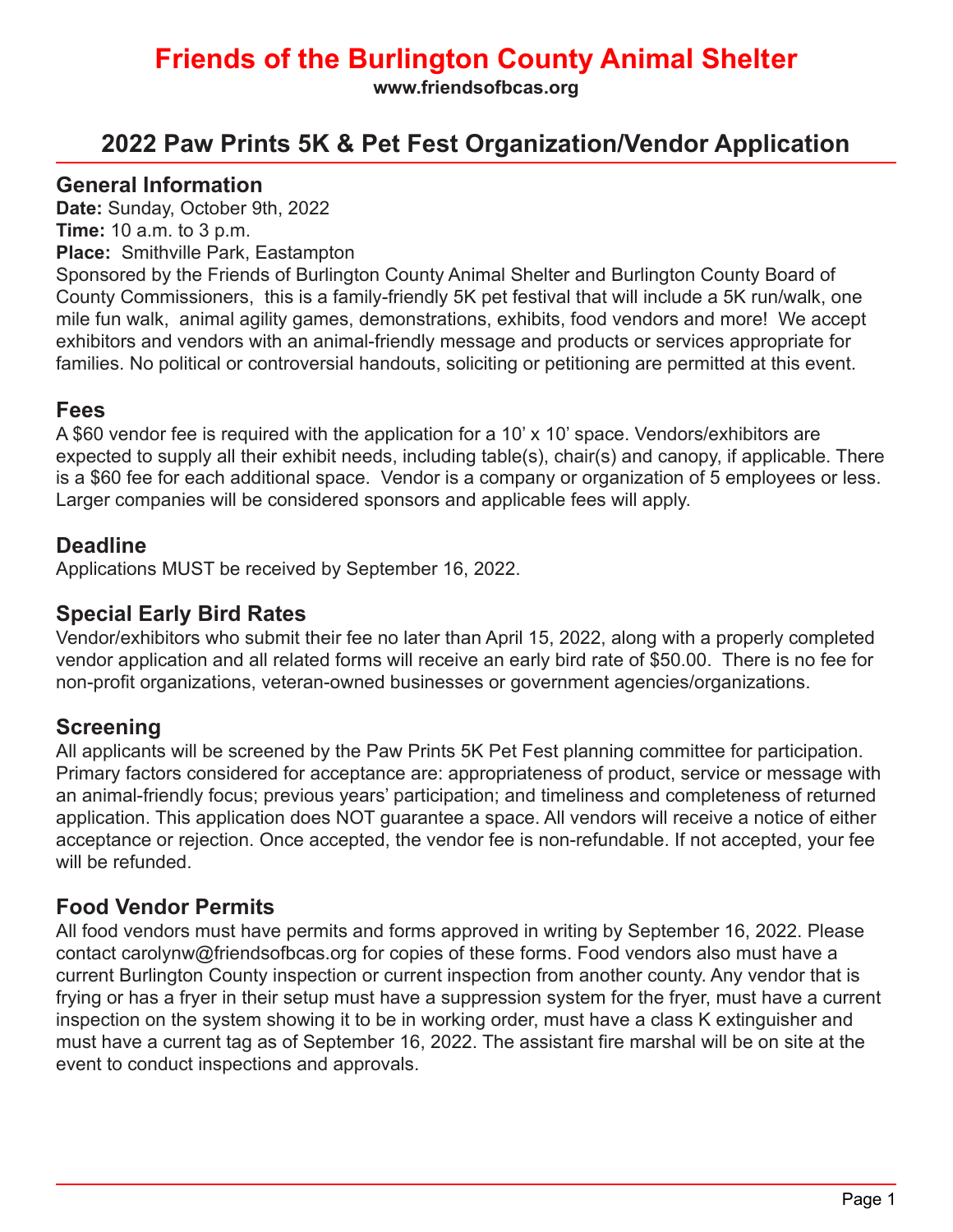**www.friendsofbcas.org**

### **2022 Paw Prints 5K & Pet Fest Organization/Vendor Application**

| <b>Vendor/Exhibitor Name:</b>                 |          |        |      |  |
|-----------------------------------------------|----------|--------|------|--|
| <b>Address:</b>                               | City:    | State: | ZIP: |  |
| Phone:                                        | Cell:    |        |      |  |
| <b>Contact Person:</b>                        |          |        |      |  |
| Email:                                        | Website: |        |      |  |
| Description of product/service/demonstration: |          |        |      |  |
|                                               |          |        |      |  |
|                                               |          |        |      |  |
| Number of spaces requested:                   |          |        |      |  |

#### **Checklist of necessary items --** *incomplete applications or applications lacking related forms will NOT be considered.*

- ❏ Complete and sign application. Deadline is April 15, 2022 for early bird rate, September 16, 2022 for regular rate, or until spaces are filled.
- ❏ Enclose a check for \$50.00 for early bird rate or \$60.00 for regular rate for each 10' x 10' space requested. Please make a check payable to Friends of BCAS or we accept VENMO @FriendsofBCAS. Please notate 5K Vendor Fee when sending.
- ❏ If you are a non-profit, please enclose a copy of your non-profit status form with your application.
- ❏ Enclose a SIGNED copy of the rules, regulations and hold harmless forms.
- ❏ Enclose a copy of your insurance certificate, if applicable, or forward the information regarding insurance requirements to your insurance agent.

Mail or email carolynw@friendsofbcas.org completed application, check (if applicable) and any other forms to:

Friends of BCAS/PawPrints2022/Vendor 3111 Route 38, Suite 11 #238 Mount Laurel, NJ 08054

*For more information, email carolynw@friendsofbcas.org*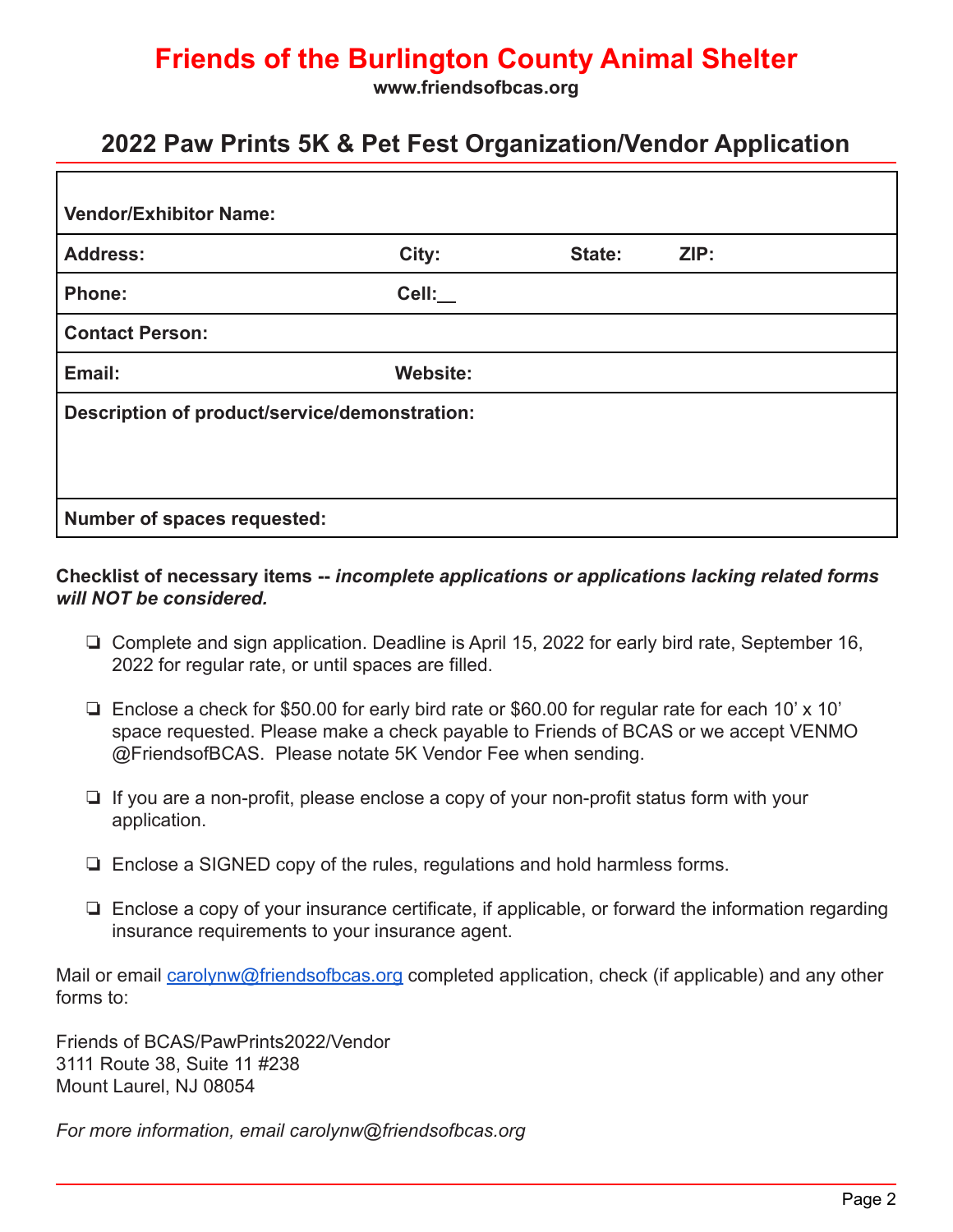**www.friendsofbcas.org**

## **2022 Paw Prints 5K & Pet Fest Organization/Vendor Application**

### **Rules, Regulations and Hold Harmless Forms**

- No food items may be sold unless appropriate forms and permits are approved in writing at least two weeks in advance by the Burlington County Health Department and fire marshal for food vendors using fryers and/or open flame.
- No crafter/vendor will be granted exclusive rights to sell particular products or services.
- All vendors/exhibitors must have their displays in place and operational no later than 9 a.m.on October 9, 2022. Anyone arriving after that time will not be permitted to exhibit.
- All vendors/exhibitors cannot break down their space before 3 p.m.
- All exhibits must be in good taste. Pornographic, obscene or offensive items are absolutely unacceptable and will not be permitted. The Friends of the Burlington County Animal Shelter reserves the right to order unacceptable items removed from the exhibitor area.
- No political campaigning and/or solicitation activities by organizations and/or persons may be conducted during this event.
- Non-profit social service organizations, veteran-owned businesses, government agencies and other non-profit community groups are invited to participate at no charge.

I have read the above regulations and agree to abide by them in their entirety.

| <b>Print name:</b> |       |
|--------------------|-------|
| <b>Signature:</b>  | Date: |

The vendor/organization shall be solely responsible for and shall keep, save and hold harmless the Friends of the Burlington County Animal Shelter and the Burlington County Board of Chosen Commissioners, their servants, volunteers and agents from and against any and all claims, demands, suits, actions, recoveries, judgments, costs and expenses in connection therewith on account of personal injury, loss of life, and damage and loss of real and personal property of any person, agency, corporation or government entity arising out of or in consequence of any acts or omissions of vendor, his employees, agents and sub-vendors, in connection with vendor's/ organization's participation in the 2022 Paw Prints 5K Pet Fest.

Your application will be reviewed by Burlington County risk management and fire marshal offices. There may be some exhibits, demonstrations or activities that require the vendor/exhibitor to provide proof of insurance acceptable to the county and/or fire permit.

| Name of organization:         |       |
|-------------------------------|-------|
| Print name of contact person: |       |
| Signature of contact person:  | Date: |